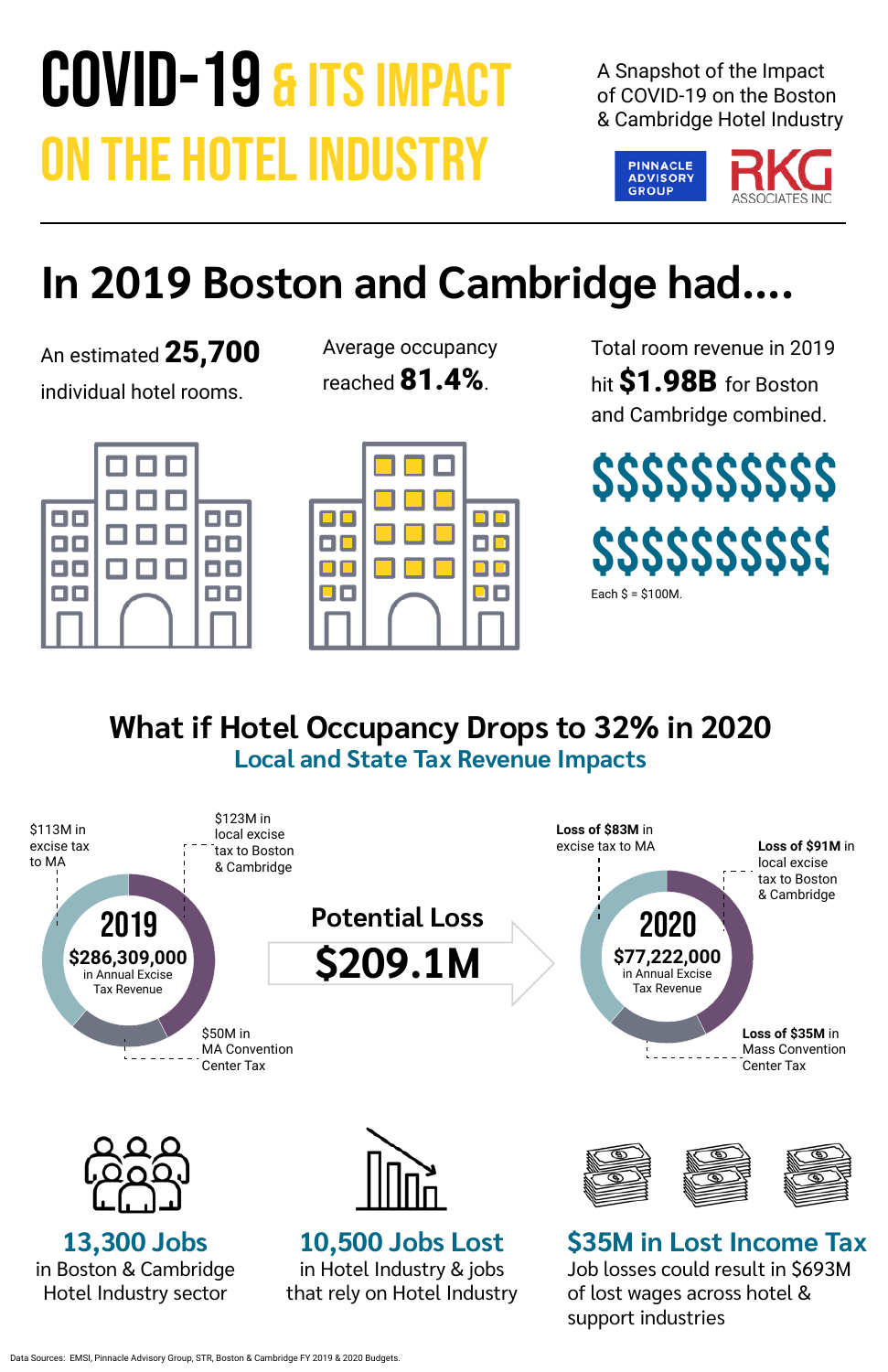Impacts of COVID-19 on the Boston and Cambridge Hotel Industry By RKG Associates and Pinnacle Advisory Group

For 2019, Pinnacle Advisory Group estimated that Boston and Cambridge hotels generated nearly \$2 billion in rooms revenue, based on a total supply of nearly 25,700 rooms, an average occupancy of 81.4 percent and an average daily rate (ADR) of \$259. Over 13,300 people are employed in the hotel industry sector in Boston and Cambridge. Due to the pandemic and the stay-at-home requirements starting in March of this year, demand for hotel rooms has dropped precipitously. On March 31, Governor Baker began a provision of lodging that was defined as a COVID-19 Essential Service, allowing hotels in the state to service only essential workers and other people with essential status. Occupancy of lodging for leisure, vacation, and other purposes was halted. On June 8, Phase 2 began, allowing hotels to reopen with certain limitations.

According to the Pinnacle Perspective, Revenue Per Available Room (RevPar) declined 98% for May 2020 as compared to the prior year. Hotel occupancy for May 2020 dropped to 6%, and when compared to May 2019 is a decrease of 94%. Hotels in the Back Bay recorded the lowest average occupancy in the Boston/Cambridge market at 1.5% for May 2020. We anticipate hotel occupancy and RevPar to begin increasing in June and July as the Commonwealth continues its phased re-opening plan. While most conferences and events will be extremely limited; offices and work-related travel and leisure visitation are likely to slowly increase.

To estimate the economic impacts, Pinnacle and RKG Associates assumed a *worst-case* scenario where the annual occupancy rate for 2020 drops to 32 percent and the average daily rate to \$175. This assumes that the economy begins to recover in late summer and early fall but does not regain its former strength, including a severe cutback in tourism, conventions, and international visitation – a mainstay of the city's hotel industry. These impacts were analyzed using EMSI, a leading econometric modeling tool, to determine the direct, indirect, and induced impacts on the two cities and the region's economy.

Under this scenario, hotel revenues decline by over \$1.4 billion and 7,606 hotel jobs would be negatively impacted. Additionally, we estimate another 2,842 jobs in industries that support the hotel sector would also be impacted, resulting in a total of \$693 million in lost wages. This in turn would result in a loss of over \$34 million in state income taxes. Massachusetts room excise taxes would decline by \$83 million, while Boston and Cambridge would lose nearly \$90 million in local option rooms tax. The rooms tax comprises 2.8% of Boston's annual budget and 2.3% of Cambridge, a shortfall that will need to be made up somewhere else. The Convention Center tax, of 2.75% of room sales, goes to support the Massachusetts Convention Center Authority. This loss is estimated to be just over \$35 million.

While a 73 percent drop in RevPar over last year may seem extreme, it is not out of the question, given the length of time it is taking to get the economy back on track, and the long-term impacts the pandemic will have on business activity and tourism.